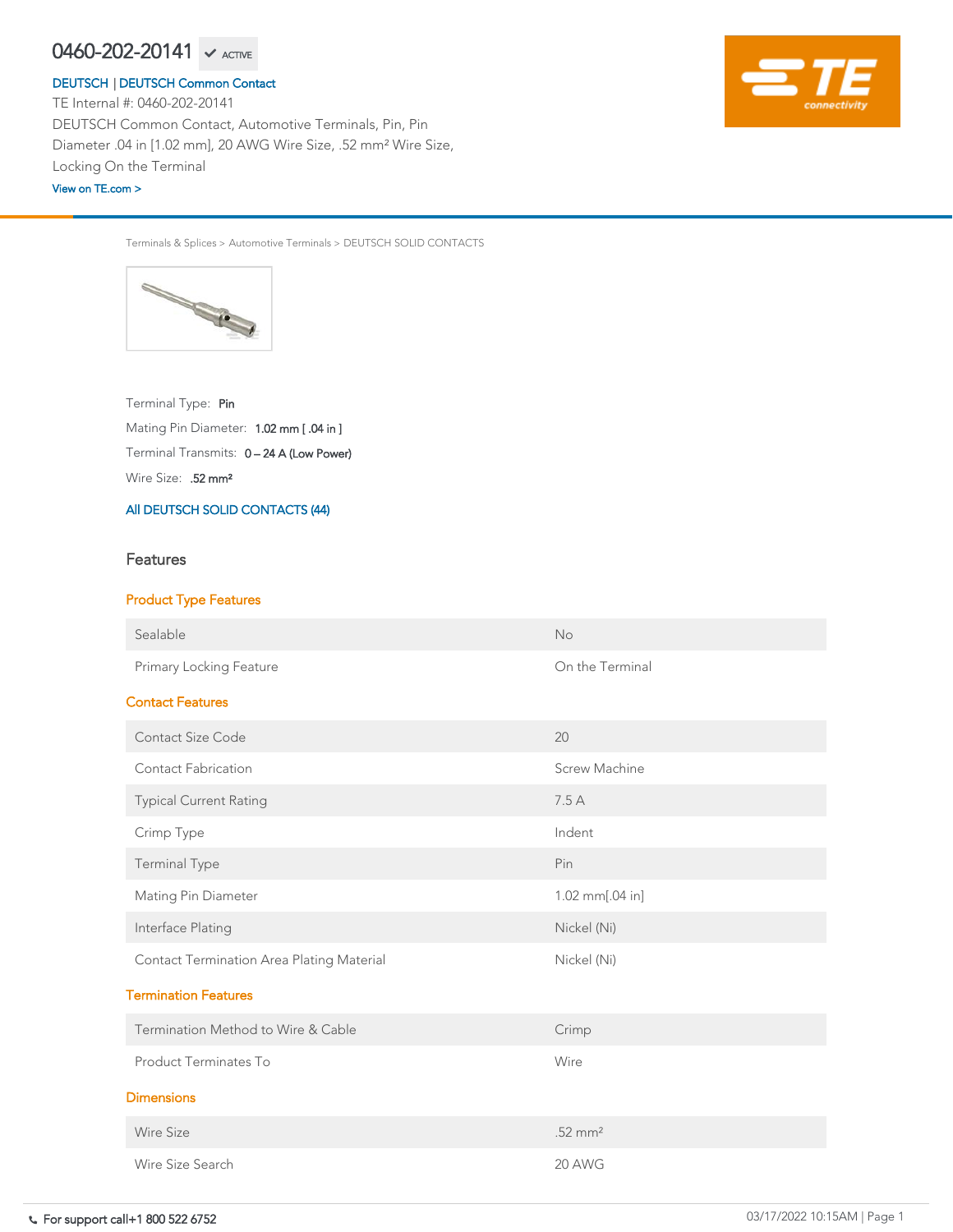DEUTSCH Common Contact, Automotive Terminals, Pin, Pin Diameter .04 in [1.02 mm], 20 AWG Wire Size, .52 mm² Wire Size, Locking On the Terminal



# Usage Conditions

| Insulation Requirement                                          | Uninsulated                                                                                                                        |  |  |  |  |  |
|-----------------------------------------------------------------|------------------------------------------------------------------------------------------------------------------------------------|--|--|--|--|--|
| <b>Operating Temperature (Max)</b>                              | 80 °C, 85 °C, 90 °C, 100 °C, 105 °C, 110 °C,<br>120 °C, 125 °C[176 °F][185 °F][194 °F][212 °F]<br>[221 °F][230 °F][248 °F][257 °F] |  |  |  |  |  |
| <b>Operating Temperature Range</b>                              | $-55 - 125$ °C[-67 - 257 °F]                                                                                                       |  |  |  |  |  |
| <b>Operation/Application</b>                                    |                                                                                                                                    |  |  |  |  |  |
| Compatible With Wire Base Material                              | Copper                                                                                                                             |  |  |  |  |  |
| <b>Packaging Features</b>                                       |                                                                                                                                    |  |  |  |  |  |
| Packaging Method                                                | Box                                                                                                                                |  |  |  |  |  |
| Packaging Quantity                                              | 5000                                                                                                                               |  |  |  |  |  |
| Other                                                           |                                                                                                                                    |  |  |  |  |  |
| <b>Customer Preferred Contact</b>                               | Yes                                                                                                                                |  |  |  |  |  |
| <b>Terminal Transmits</b>                                       | $0 - 24$ A (Low Power)                                                                                                             |  |  |  |  |  |
|                                                                 |                                                                                                                                    |  |  |  |  |  |
| <b>Product Compliance</b>                                       |                                                                                                                                    |  |  |  |  |  |
| For compliance documentation, visit the product page on TE.com> |                                                                                                                                    |  |  |  |  |  |

### EU RoHS Directive 2011/65/EU **Compliant with Exemptions**

| EU ELV Directive 2000/53/EC                   | Compliant with Exemptions                                                                                                                                                                                                                                                                                                                                                                                                         |
|-----------------------------------------------|-----------------------------------------------------------------------------------------------------------------------------------------------------------------------------------------------------------------------------------------------------------------------------------------------------------------------------------------------------------------------------------------------------------------------------------|
| China RoHS 2 Directive MIIT Order No 32, 2016 | Restricted Materials Above Threshold                                                                                                                                                                                                                                                                                                                                                                                              |
| EU REACH Regulation (EC) No. 1907/2006        | Current ECHA Candidate List: JAN 2022<br>(223)<br>Candidate List Declared Against: JAN 2022<br>(223)<br>SVHC > Threshold:<br>Pb (1.2% in Component Part)<br>Article Safe Usage Statements:<br>Do not eat, drink or smoke when using this product. Wash thoroughly after<br>handling. Recycle if possible and dispose of the article by following all applicable<br>governmental regulations relevant to your geographic location. |
| Halogen Content                               | Low Halogen - Br, Cl, F, $I < 900$ ppm per<br>homogenous material. Also BFR/CFR/PVC<br>Free                                                                                                                                                                                                                                                                                                                                       |
| <b>Solder Process Capability</b>              | Not reviewed for solder process capability                                                                                                                                                                                                                                                                                                                                                                                        |

### Product Compliance Disclaimer

This information is provided based on reasonable inquiry of our suppliers and represents our current actual knowledge based on the information they provided. This information is subject to change. The part numbers that TE has identified as EU RoHS compliant have a maximum concentration of 0.1% by weight in homogenous materials for lead, hexavalent chromium, mercury, PBB, PBDE, DBP, BBP, DEHP, DIBP, and 0.01% for cadmium, or qualify for an exemption to these limits as defined in the Annexes of Directive 2011/65/EU (RoHS2). Finished electrical and electronic equipment products will be CE marked as required by Directive 2011/65/EU. Components may not be CE marked. Additionally, the part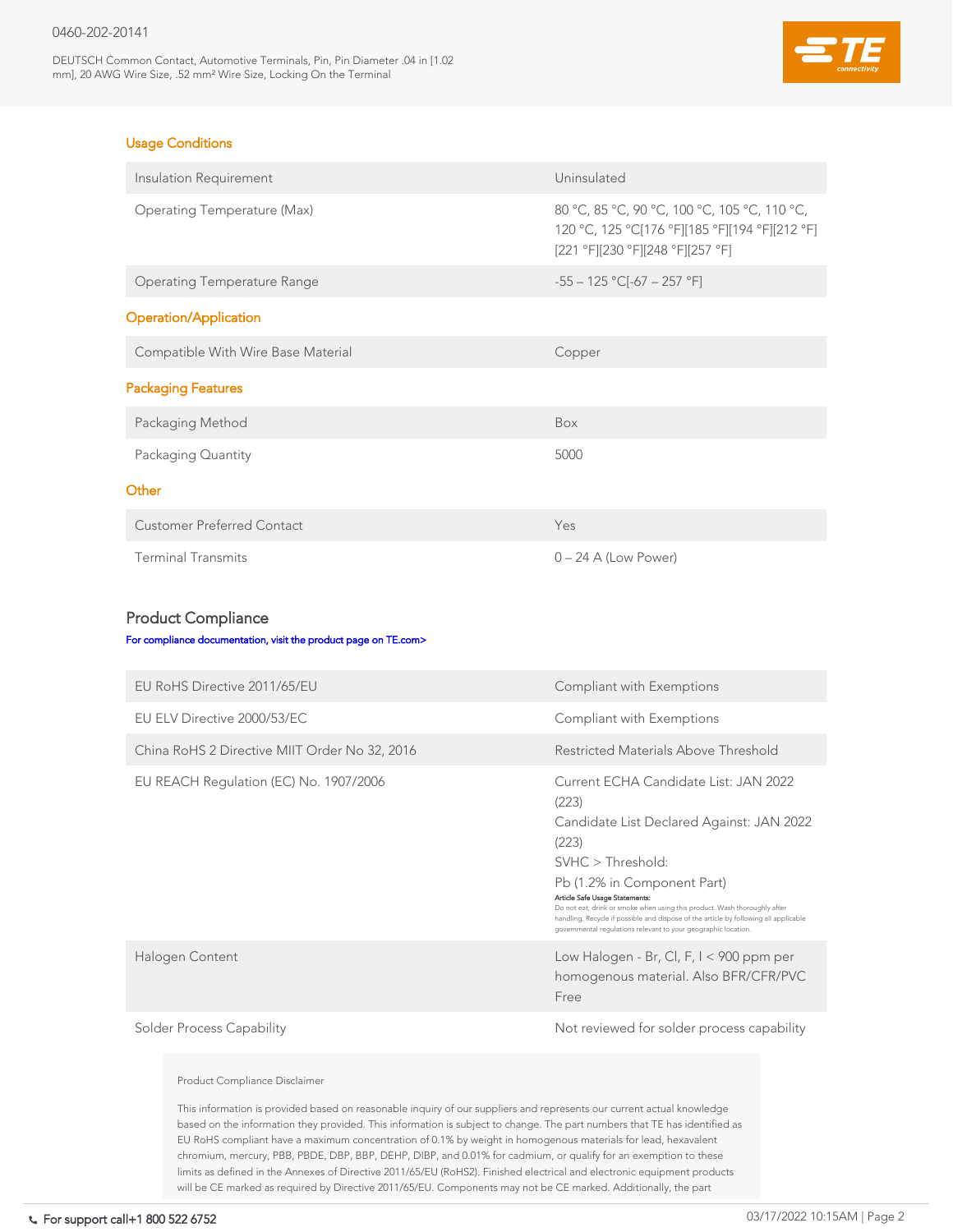DEUTSCH Common Contact, Automotive Terminals, Pin, Pin Diameter .04 in [1.02 mm], 20 AWG Wire Size, .52 mm² Wire Size, Locking On the Terminal



numbers that TE has identified as EU ELV compliant have a maximum concentration of 0.1% by weight in homogenous materials for lead, hexavalent chromium, and mercury, and 0.01% for cadmium, or qualify for an exemption to these limits as defined in the Annexes of Directive 2000/53/EC (ELV). Regarding the REACH Regulation, the information TE provides on SVHC in articles for this part number is based on the latest European Chemicals Agency (ECHA) 'Guidance on requirements for substances in articles' posted at this URL: https://echa.europa.eu/guidance-documents/guidance-onreach





# Compatible Parts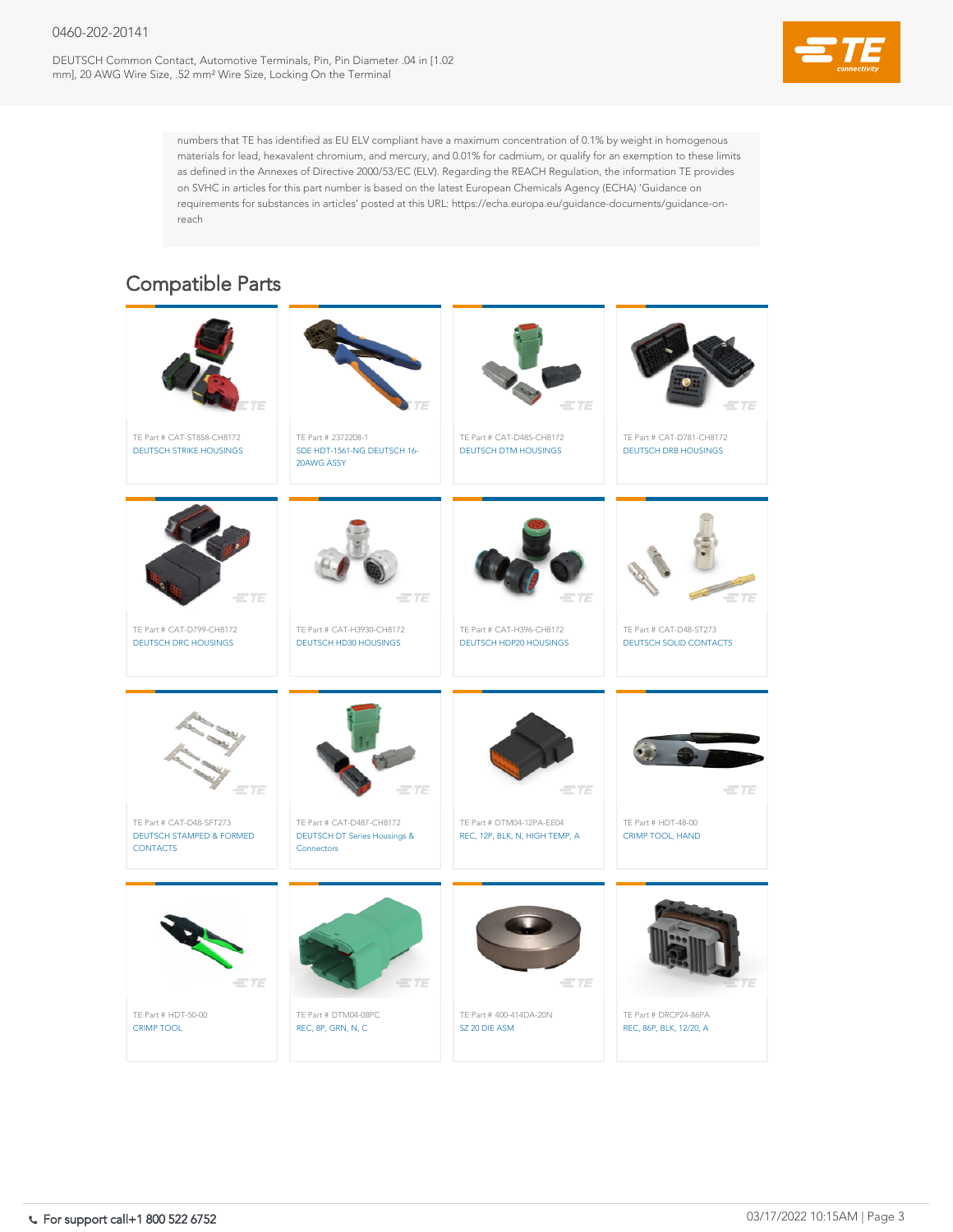DEUTSCH Common Contact, Automotive Terminals, Pin, Pin Diameter .04 in [1.02 mm], 20 AWG Wire Size, .52 mm² Wire Size, Locking On the Terminal



| ___                                                     | $\equiv T E$                                       | $\equiv$ TE                                     |                                                              |
|---------------------------------------------------------|----------------------------------------------------|-------------------------------------------------|--------------------------------------------------------------|
| TE Part #T4062223004-005<br>RPC-M8-4MR-5.0SH-M8-4FS-PUR | TE Part #DTM04-12PA<br><b>DEUTSCH DTM HOUSINGS</b> | TE Part #WM-4P<br><b>DEUTSCH DTM WEDGELOCKS</b> | TE Part #0462-203-12141<br>SOC, SOLID, SIZE 12, 12-14AWG, NI |

# **Documents**





# Also in the Series | [DEUTSCH Common Contact](https://www.te.com/usa-en/plp/X27xk.html)

# Customers Also Bought



Product Drawings [PIN, SOLID, SIZE 20, 20AWG, NI](https://www.te.com/commerce/DocumentDelivery/DDEController?Action=showdoc&DocId=Customer+Drawing%7F0460-202-20XX%7FD1%7Fpdf%7FEnglish%7FENG_CD_0460-202-20XX_D1.pdf%7F0460-202-20141)

English

CAD Files

[3D PDF](https://www.te.com/commerce/DocumentDelivery/DDEController?Action=showdoc&DocId=Customer+View+Model%7FCVM_0460-202-20141%7FC%7Fpdf%7F3D%7F3D_CVM_CVM_0460-202-20141_C.pdf%7F0460-202-20141)

3D

Customer View Model

[ENG\\_CVM\\_CVM\\_0460-202-20141\\_C.2d\\_dxf.zip](https://www.te.com/commerce/DocumentDelivery/DDEController?Action=showdoc&DocId=Customer+View+Model%7FCVM_0460-202-20141%7FC%7F2d_dxf.zip%7FEnglish%7FENG_CVM_CVM_0460-202-20141_C.2d_dxf.zip%7F0460-202-20141)

English

Customer View Model

[ENG\\_CVM\\_CVM\\_0460-202-20141\\_C.3d\\_igs.zip](https://www.te.com/commerce/DocumentDelivery/DDEController?Action=showdoc&DocId=Customer+View+Model%7FCVM_0460-202-20141%7FC%7F3d_igs.zip%7FEnglish%7FENG_CVM_CVM_0460-202-20141_C.3d_igs.zip%7F0460-202-20141)

English

Customer View Model

[ENG\\_CVM\\_CVM\\_0460-202-20141\\_C.3d\\_stp.zip](https://www.te.com/commerce/DocumentDelivery/DDEController?Action=showdoc&DocId=Customer+View+Model%7FCVM_0460-202-20141%7FC%7F3d_stp.zip%7FEnglish%7FENG_CVM_CVM_0460-202-20141_C.3d_stp.zip%7F0460-202-20141)